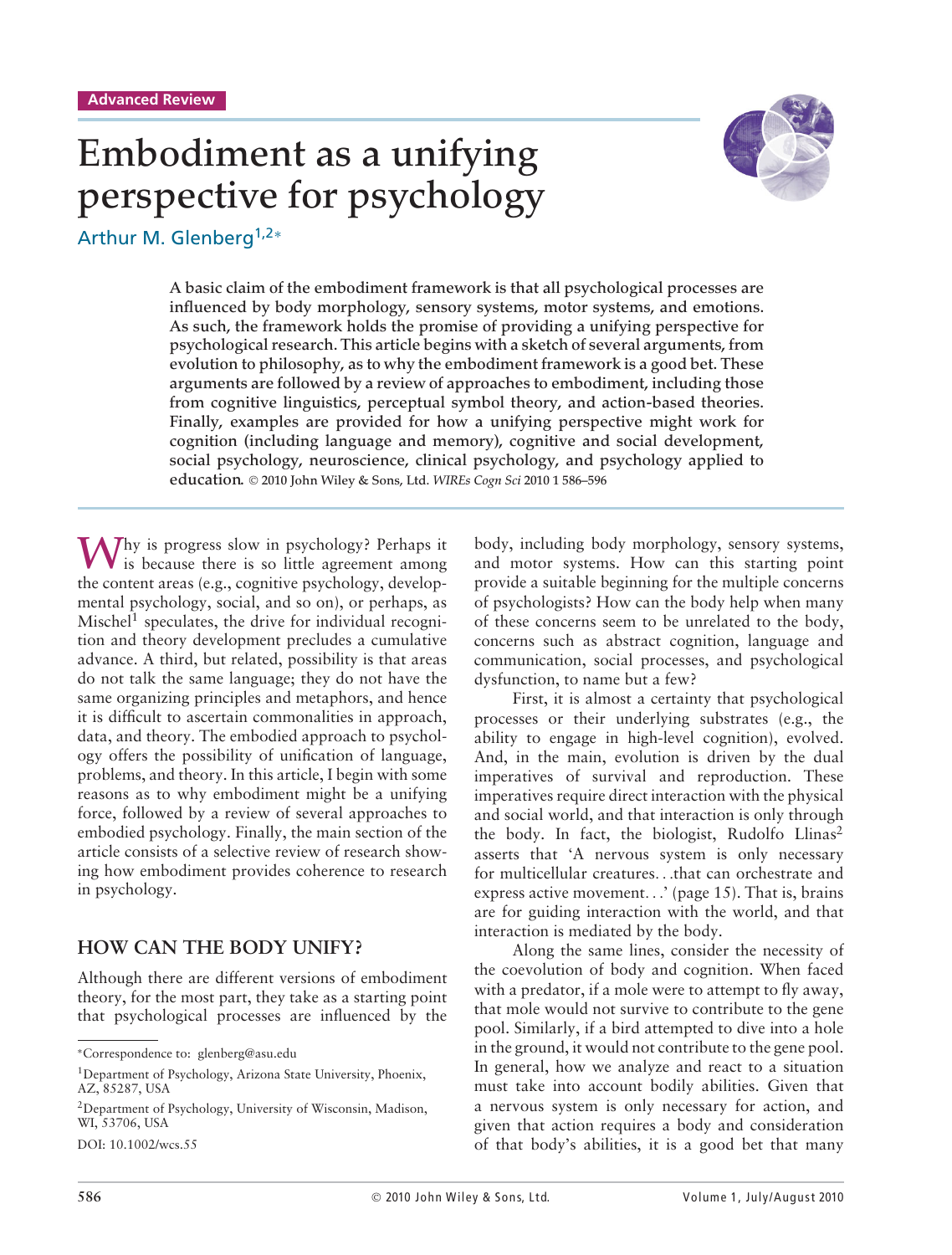psychological processes have their roots (if not their trunk, limbs, and leaves) in the need for action

Second, consider an argument from the philosopher Merleau-Ponty (see Ref 3) concerning similarity. The argument is based on the idea that similarity is related to the number of features in common for the objects being judged: the more features in common, the greater the similarity. But, if one is free to pick features, then any two objects or events can be made as similar as one wishes, that is, the two can have an infinite number of features in common. For example, a lion and my computer are similar in that they both exist on earth, they do not exist on the moon, they do not exist on Mars*...*they exist at a time point after 1,000,000 BCE, after 999,999.99 BCE, after 999,999.98 BCE, and so on. One might object, however, that these are arbitrary and silly features. But, why are the features arbitrary and silly? It is because they have little to do with human interactions with objects. Those interactions are guided by features such as perceived color, and how objects can be gripped, or eaten, or used. Note, however, that the humanly relevant features depend on having human bodies that perceive particular wavelengths and human bodies that effect particular actions (e.g., gripping and eating). Thus, similarity, a basic and central component of cognition and social interaction, depends on the particulars of the body.

Finally, it is clear that humans are symbolic creatures: our lives are dominated by the symbols of language, and many societies spend enormous sums educating their children in how to make meaning out of linguistic and mathematical symbols. But how do symbols work? At one time, psychological theory asserted that symbols become meaningful by participating in a network of other symbols, such as semantic networks or high-dimensional spaces. It is now relatively well-accepted that this story won't do.<sup>4</sup> Consider, for example, Harnad's<sup>5</sup> symbol merry-goround argument. Imagine that you just landed in a foreign country, and you don't speak the language. At your disposal, you have a dictionary for that language. As you enter the airport terminal, you see a sign written in the foreign language and you decide to figure out its meaning. You look up the first word in the dictionary only to find that it is defined using other words in the language that you do not understand. Undaunted, you look up the first word in the definition, and it too is defined only in terms of words of the language you do not understand. One can imagine looking up word after word after word, that is, tracing the relations in the semantic network defined by the dictionary. And yet, no matter how many words you look up, you will never uncover the meaning of the first word in the sign, let alone the meaning of the sign itself. In short, symbols must be grounded, that is, related to something other than additional symbols. The sensory, action, and emotion systems of our bodies provide that grounding: words, phrases, and mathematical and logical symbols all become meaningful through how we perceive and interact with the objects and situations those symbols denote.

# **VARIETIES OF EMBODIMENT**

All approaches to embodiment agree that behavior is produced by more than a disembodied Cartesian mind manipulating symbols according to rules. In other words, embodiment is in strong contrast to cognitive psychology as developed in the 1960s, 1970s, and  $1980s^{6,7}$  Various approaches to embodiment emphasize, to greater and lesser degrees, contributions of evolution to the shaping of cognition, the coevolution of body and behavior, culture, the specific environment in which the organism is acting, emotional states, details of perceptual systems, action systems, and neural systems.

Lakoff<sup>8</sup> and Gallese and Lakoff<sup>9</sup> provide one example of embodied meaning. Part of Lakoff's project is to understand why so much language is metaphorical. For example, we talk about theories as if they were buildings with a structure, a foundation, supporting members, and so on; and we talk about relationships as if they were journeys with beginnings, middles, ends, rocky parts, as well as smooth parts; and we talk about mood and emotion as having a spatial dimension as when a happy person is described as up or flying high and a sad person is down in the dumps. On Lakoff's analysis, the use of metaphor is much more than just a way of talking; instead metaphors reveal the way people represent and think about abstract concepts, and importantly, those representations result from literal interactions of the body with the world. When people are sad, they literally slump, sit, or lie down, whereas when someone is joyous, they literally carry themselves erect and may literally jump for joy. Thus, the way we think about emotions may reflect the literal interactions of our bodies with the environment.

Another example from Lakoff's work is his analysis of logical expressions such as 'either a or b, but not both.' Much of our early experiences involve interactions with containers, such as cups, bottles, boxes, and even our own bodies. Part of the consistent experiences with containers involves putting things in and taking things out. According to Lakoff, the fact that these experiences have a consistent structure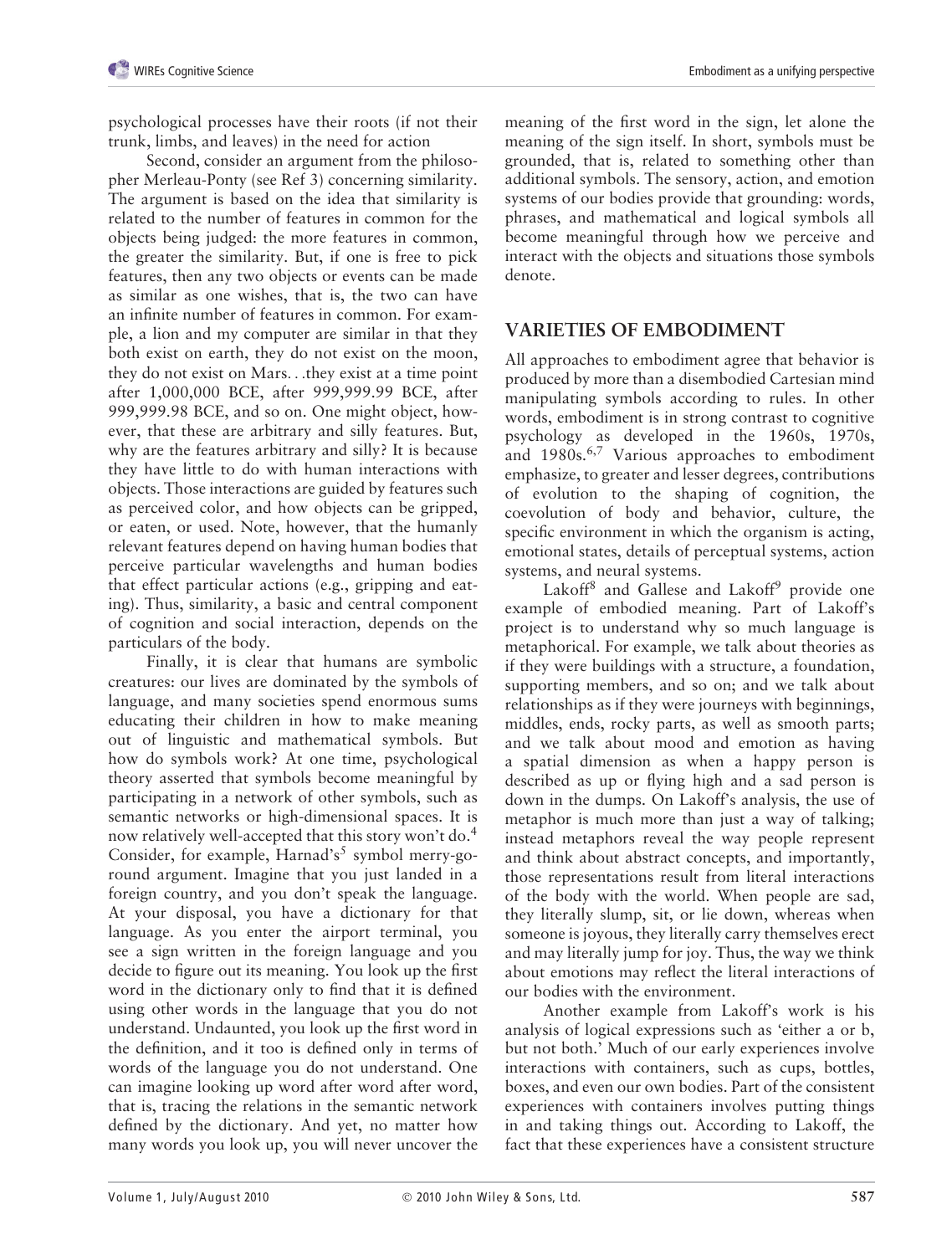(e.g., something is in the container or out of the container, but not both) results in an 'image schema' for containers, and the structure of the schema reflects our bodily interactions with containers. Finally, we learn to metaphorically extend the basic, embodied schemas toward more abstract concepts that have the same structure. In this way, we come to understand abstract logical expressions such as 'either a or b, but not both' as container-like, in that something can be in or out of the container, but not both.

The notion that abstract cognition metaphorically hinges on bodily activity has been further developed and tested by Gibbs<sup>10</sup> and Boroditsky and Ramscar.<sup>11</sup> Lindeman and Abramson<sup>12</sup> apply a Lakoffian analysis in clinical psychology, as described below.

A second approach to embodied cognition is Barsalou's<sup>13</sup> notion of a perceptual symbol system. In contrast to the standard cognitive science notion of symbols as abstract, point-like entities, perceptual symbols are analogical in the sense that they are composed of components of neural activity arising from the perception of the symbol's referent. For example, a perceptual symbol of a car might consist of neural activity in the visual system that arises from seeing a car, neural activity in the auditory system corresponding to the sound of a car, and so on. The perceptual symbol is not an exact copy of the neural activity arising from perception; instead it consists of the neural activity underlying the attended components of the experience.

An important idea associated with perceptual symbol systems is that they are used in simulation or reenactment. It is the simulation, constrained by particular contextual features (e.g., the location of the car, its speed, etc.), that corresponds to particular exemplars of a category.

Barsalou's approach has generated a tremendous amount of research, most of which is consistent with the theory. One of the most striking findings was reported by Pecher et al.<sup>14</sup> They noted that there are switching costs when moving attention from one modality to another. For example, in detecting whether a stimulus is on the left or the right, if the previous stimulus and the current stimulus are both visual, participants are faster than if the previous stimulus is auditory and the current stimulus visual.<sup>15</sup> If perceptual symbols are constructed from activity in different sensory systems, then there should be switching costs when making conceptual judgments as well. For example, in verifying properties such as a BLENDER is loud, people should be faster when the previous trial was in the same modality (e.g., LEAVES are rustling) compared to a different modality (e.g.,

CRANBERRIES are tart), and that is just what was found.

A third approach has emphasized the contribution of action to cognition and meaning. For example, Glenberg and Kaschak<sup>16</sup> tested the hypothesis that sentence understanding involves a simulation not just of perceptual qualities but also of action. They asked participants to judge the sensibility of sentences describing transfer away from the participant (e.g., 'You give Art the pencil') or toward the participant (e.g., 'Art gives you the pencil') in contrast to a nonsense sentence (e.g., 'You give the pencil Art'). To indicate that a sentence was sensible, half of the participants moved the hand to a response button away from the body and half moved the hand toward the body. The major result was that participants were faster to judge a sentence as sensible when the implied direction of the sentence (toward or away) matched the literal direction of the response.

Glenberg et al.<sup>17</sup> had participants judge sensibility of transfer sentences by simple key presses using two fingers of the left hand without hand movements. Transcranial magnetic stimulation was used to measure any effects of sentence processing on right hand muscles. Sentences that described transfer produced more muscle activation than sentences that did not (e.g., 'You and Art look at the pencil'), as if the neuromuscular system used in literal grasping and transfer was also used in simulating transfer. Importantly, the same results were found for sentences describing transfer of information (e.g., 'You delegate the responsibilities to Anna'). That is, even the understanding of abstract sentences seems to involve a sensorimotor simulation.

Zwaan and Taylor<sup>18</sup> developed another procedure for studying the role of action in language comprehension that allows a finer-grain analysis. In their experiments, participants turned a knob either clockwise or counterclockwise to advance through a text. Some sentences described an action that is typically clockwise (increase the volume on a radio) or counterclockwise (decrease the volume). Zwaan and Taylor were able to demonstrate that the major source of interference between literal movement and implied movement was at the verb, although the duration of interference could be extended if the sentence continued to focus on the action.

The experiments by Glenberg et al. and Zwaan and Taylor are consistent with results from neural imaging. For example, Hauk et al.<sup>19</sup> demonstrated greater activation of motor cortex controlling the hand while listening to verbs such as 'pick,' and greater activation of motor cortex controlling the leg while listening to 'kick.'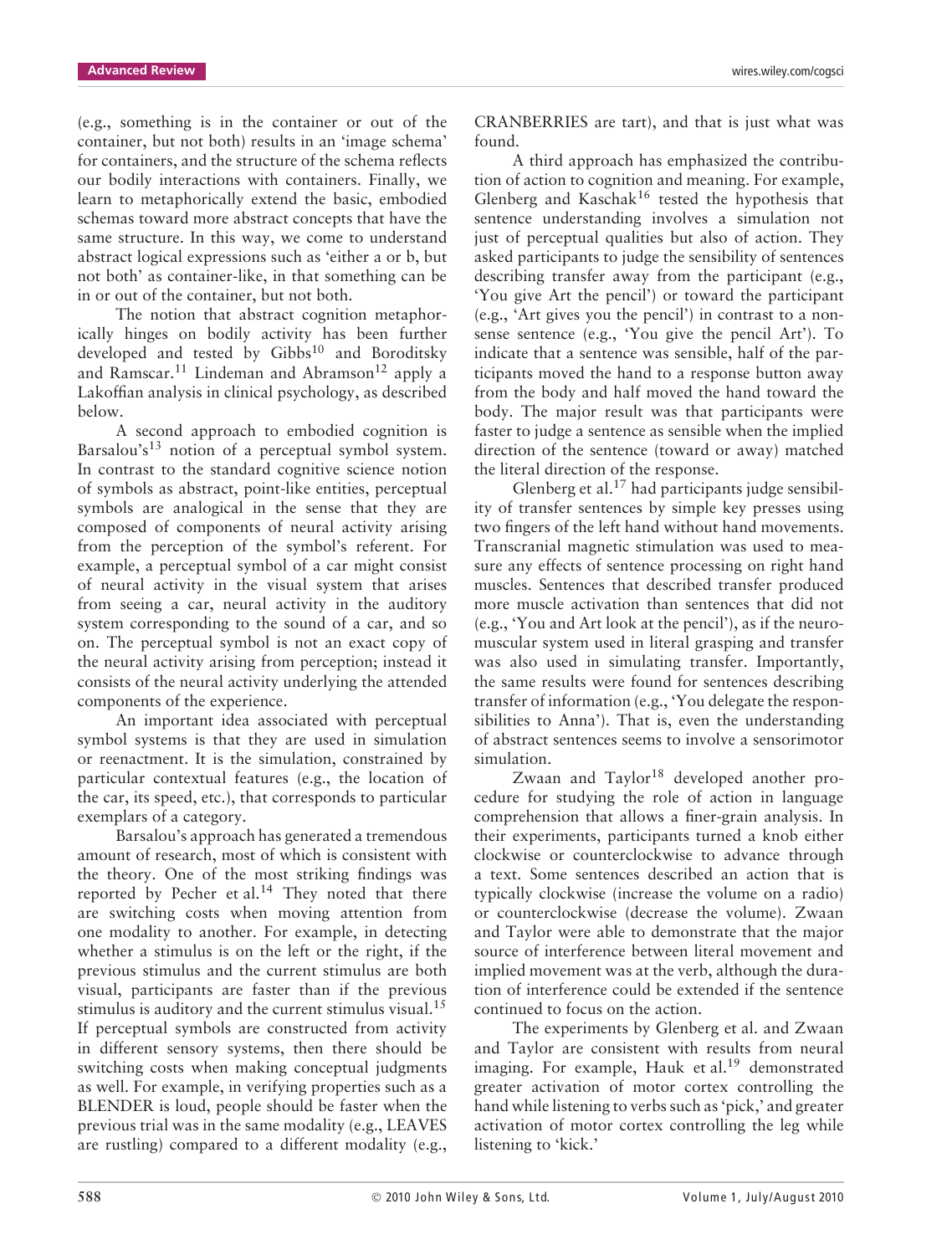In the following sections, I present examples of how principles of embodiment, such as those discussed above, can be applied to development, language and memory, emotion and social psychology, theory of mind, psychological disorders, and educational psychology. Each section begins with a claim about the body's contribution to the psychological processes and then a review of some of the relevant research.

## **UNIFYING PSYCHOLOGY: COGNITIVE AND SOCIAL DEVELOPMENT**

The embodiment claim is that cognitive and social development is driven by physical development and associated changes in action. That is, as infants learn control over different types of movement, the infants literally generate different information structures for themselves that can change both cognition and emotion. One example is provided by an investigation of patterns of attention.<sup>20</sup> In that research, 3-month-old infants observed a hand reaching for one of two objects in a particular location. This procedure continued until the infant stopped looking (habituated). Then, infants were shown two new events. In the new goal event, the hand reached for the other object (a new goal for the reach), but at the old location. In the new path event, the hand reached for the original object, but at a new location. The question is what were the infants attending during habituation: the goal or the path? If infants were attending to the path (i.e., the physical movement), then the new path should be a change and produce dishabituation and longer looking times. In contrast, if the infants were attending the goal, then the new goal event should be particularly interesting and produce longer looking times.

The key to the Somerville et al. experiment was what infants did before the habituation trials. Half of the infants were given experience wearing and using 'sticky' mittens, that is, mittens with Velcro that could be swiped at toys with the matching Velcro. Thus, the mittens allowed infants to capture and examine toys in ways that were not yet in the infants' repertoire. Amazingly, infants who had experience with the mittens showed longer looking times to the new goal event compared to the new path event. Infants without the experience showed no preference. That is, being able to manipulate and examine objects changed the nature of the infant's attention from movements to goals. This recognition of the goals underlying actions is basic not only to cognitive development but also to social development in that it allows the infant to understand what others are doing.

Another example, with older infants, was reported by Campos et al.<sup>21</sup> When an infant is being carried, there is little correlation between self movement (e.g., of the arms and legs) and changes in the visual information, such as optical flow. However, when the infant learns to locomote, there is a strong correlation between action and optical flow that is used in guiding direction of travel and maintaining balance. It is also the case that infants with little self-locomotion experience show little fear in crossing the visual cliff. That is, these infants can be induced to cross a glass-covered opening on a raised crawling surface. Infants with extensive experience will not cross the cliff. Campos reasoned that for selflocomoting infants, the cliff creates a discontinuity in the correlation between motion and optic flow, as if the world is operating under different rules, which in turn generates fear. To test this claim, prelocomoting infants were given experience sitting in a wheeled device that the infants could move by kicking against the floor. Once these infants had experience using this device (and in building the correlation between locomotion and optic flow), they too displayed fear of the visual cliff. Thus, learning a new form of bodily activity, self-locomotion, changes the way the infant sees the world and affects emotional and social responses.

Smith<sup>22</sup> examined the relation between action and categorization. In her experiment, 3-year-old toddlers were given a slightly asymmetric, elongated object and told it was a 'wug.' Half of the toddlers were induced to play with the object in a symmetric fashion by using both hands to hold the wug and rotate it back and forth using symmetric wrist turns. The other toddlers were induced to play with the wug using an asymmetric action: holding the wug in one hand and waving it. After playing, the toddlers were asked if other objects were wugs. Some of these other objects were more symmetric than the original and some were less symmetric. The infants who had played with the original using a symmetric action were more likely to call the symmetric new objects wugs, whereas the infants who had played with the original in an asymmetric fashion were more likely to call the asymmetric new objects wugs. Thus, the way the toddler physically manipulates the object affects similarity judgments and categorization.

# **UNIFYING PSYCHOLOGY: LANGUAGE**

The embodiment claim for language is that sentences are understood by simulating sentence content using neural systems ordinarily used for perception, action, and emotion. Research described above demonstrates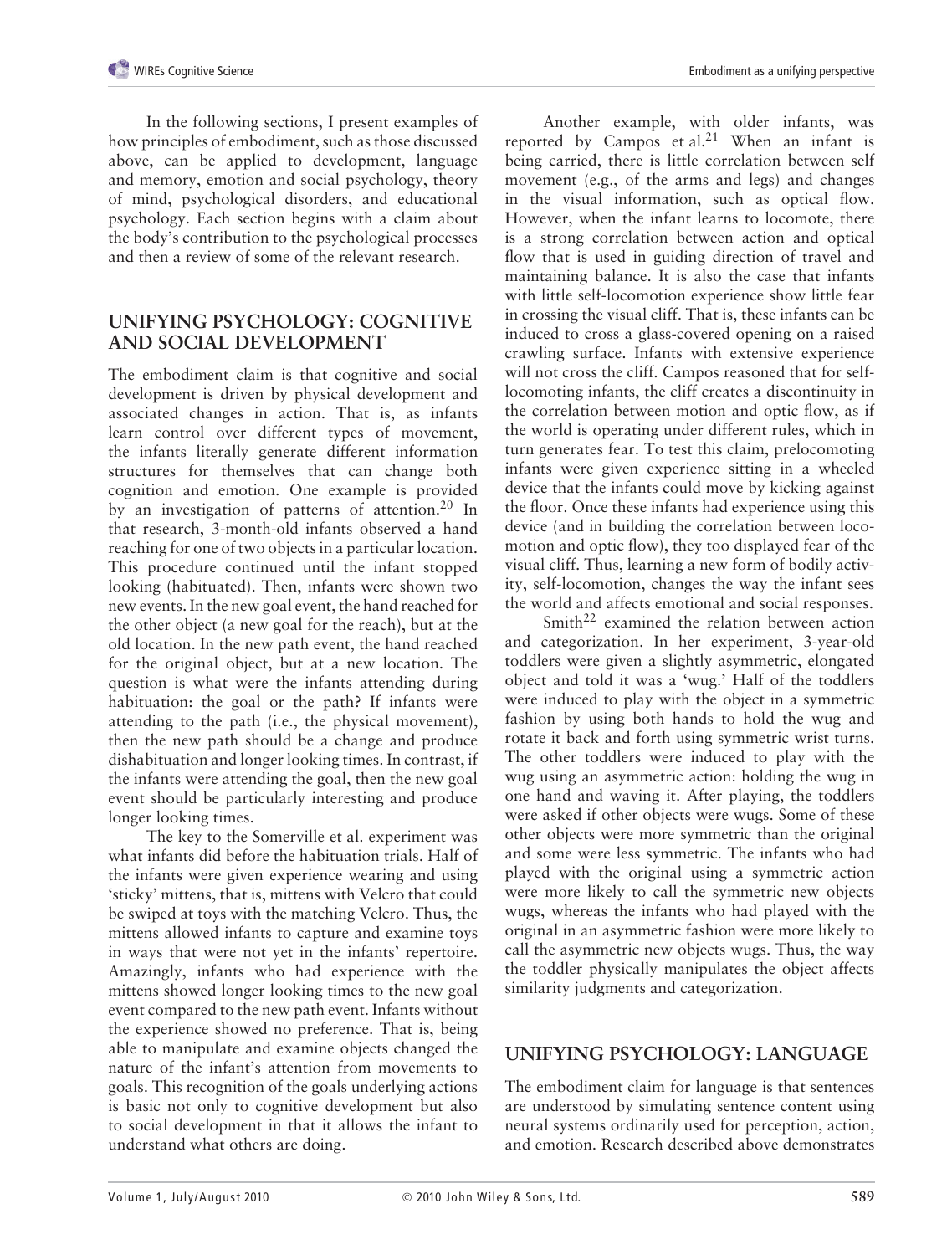the connection between language comprehension and action (for more, see Ref 23).

Kaschak et al.<sup>24</sup> were among the first to demonstrate a role for the use of perceptual information during sentence comprehension. In those experiments, participants listened to sentences describing motion in a particular direction (e.g., 'The car approached you') and verified their sensibility. At the same time, participants were looking at a visual stimulus that appeared to be moving in the same direction as that implied in the sentence or the opposite direction. The important finding was an interaction between the direction of motion implied in the sentence and the direction of motion in the visual stimulus in determining the time taken to judge the sensibility of the sentence. Apparently, understanding sentences describing motion requires the same neural systems that are used in perceiving motion.

Vigliocco et al. $25,26$  have demonstrated striking contributions of perceptual systems to language understanding. Namely, hearing verbs implying visual motion (e.g., 'rise') affects detection of literal motion, and a motion detection task can interfere with judgments of the lexical status of motion words.

An embodied approach to language also addresses aspects of language that have long been characterized as abstract (e.g., syntax and emotion) and hence beyond an embodied analysis. For example, Chambers et al.<sup>27</sup> studied the relation between tools, bodily capability, and syntactic analysis. Some types of clauses are ambiguous. For example, 'Move the whistle on the table*...*' might mean that a whistle should be moved onto a table, or that the whistle that is already on the table should be moved elsewhere. This latter interpretation is more common when there are two whistles in the scene so that 'on the table' serves as a reduced relative clause that identifies a particular whistle, namely, the one on the table. In the experiment, participants literally followed instructions to do things such as move whistles. In one condition, the hand was used to follow the instructions, and in another condition, participants used a hook. In addition, one whistle had a lanyard so that it could be picked up using the hook. Here is the critical result. When participants were using their hands so that either of the two whistles could be moved, they interpreted 'on the table' as a relative clause that differentiated the two whistles. However, when participants were holding the hook, they interpreted 'on the table' as the location to which the whistle with the lanyard (the only whistle that they could move) should be moved. That is, the grammatical analysis of the sentence was affected by the bodily capability to move the whistles.

Havas et al.28 (see also Ref 29) adduced evidence that the emotional system is involved in comprehending sentences describing emotional events. Participants were told that the experiment was investigating the effect of blocking the articulators on reading. Then, participants either held a pen in the mouth using only the teeth, which forces a smile and brightens affect,  $30$ or they held the pen using only the lips, which prevents smiling and induces a frown. Havas et al. found that participants were faster to comprehend sentences describing events likely to make one happy when they were smiling, and that the participants were faster to comprehend sentences describing events likely to make one sad when they were frowning. Apparently, having the body in a matching emotional state facilitates comprehension of sentences describing emotionally congruent events, just as if part of understanding the sentence depends on simulating the emotional state.

#### **UNIFYING PSYCHOLOGY: MEMORY**

The embodiment claim regarding memory is that memory reflects modality-specific and effector-specific interactions with the world. As reviewed previously, Pecher et al.<sup>31</sup> demonstrated just this in regard to conceptual information in memory. The two studies reviewed below demonstrate the claim for episodic memory, that is, memory for particular episodes.

Brunel et al. $32$  demonstrated how particulars of perceptual experience become incorporated into memories. In the first phase of the experiment, participants were presented with 80 trials consisting of 40 presentations of a square intermixed with 40 presentations of a circle. One of these visual stimuli, the critical stimulus, was associated with 500 ms of white noise on each of the 40 trials. In the next phase of the experiment, the two visual stimuli were used as warning signals for a tone perception task. When the critical stimulus that had been associated with the white noise was the warning signal, performance on tone perception was reduced. Furthermore, this reduction only occurred when the tone was presented within 500 ms of the warning stimulus. Apparently, the critical stimulus invokes a memorial representation of the white noise using the same neural systems as used in perception. Consequently, when the tone is presented during the duration of the memory (about 500 ms), performance is lowered because the neural system is already in use.

Yang et al.<sup>33</sup> demonstrated how effector-specific action information is used in memory. In their experiment, participants first memorized pairs of letters. Some pairs consisted of letters that could be typed with the same finger, whereas the other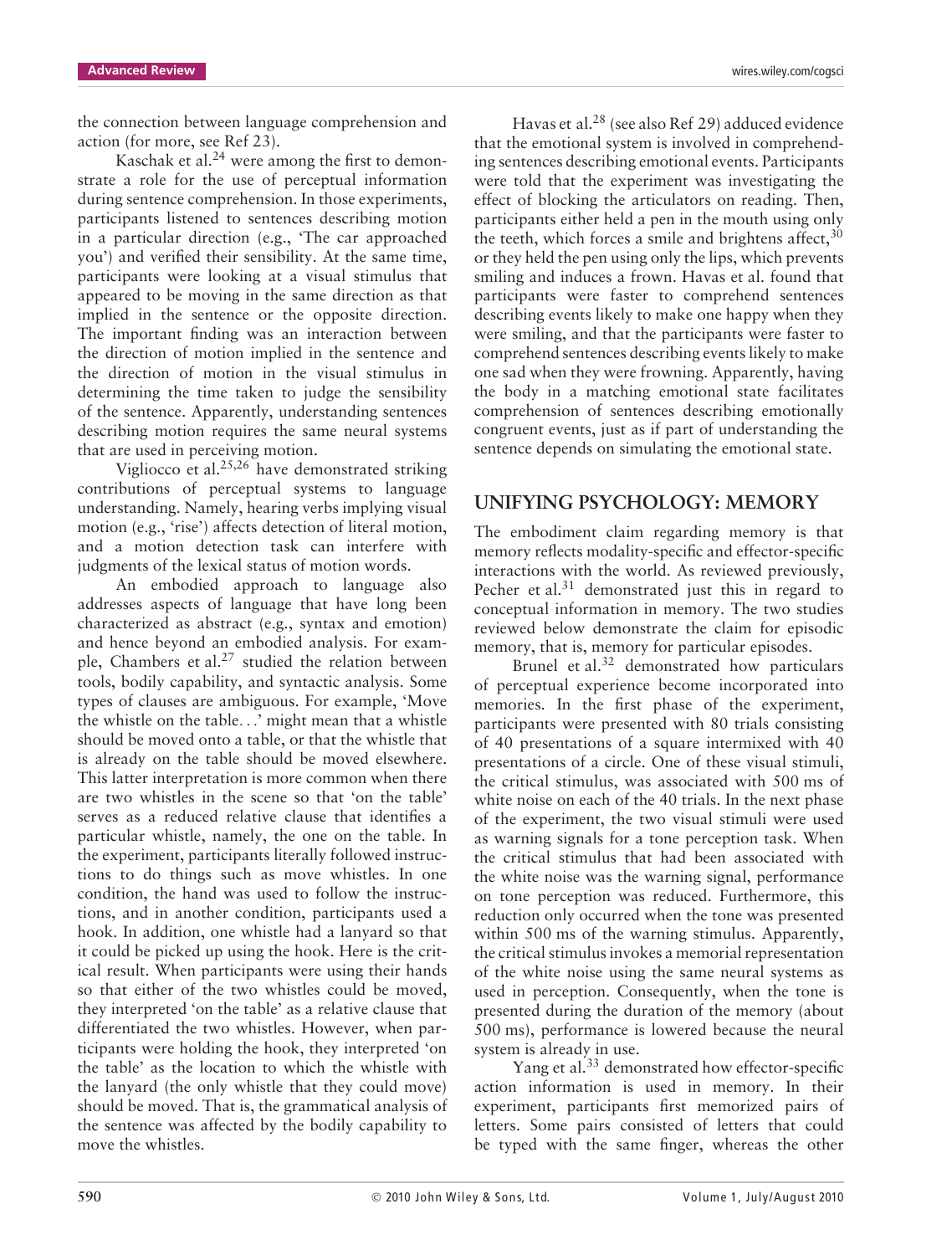pairs could be typed with different fingers on different hands (note, however, that there was no typing done in the experiment). When typing two letters with the same finger, one is less fluent than when typing two letters with different fingers on different hands, probably because the motor programs must be planned and executed serially in the former case. In the second phase of the experiment, participants were asked to recognize the pairs that were studied, and those pairs were intermixed with new pairs of letters of which half are typed with the same finger and half with different fingers. On the hypotheses that (1) recognition judgments reflect in part a familiarity or fluency judgment, and (2) that effector-specific motor codes are part of the memory, participants should be particularly likely to mistakenly respond 'old' to new pairs typed (fluently) with the different fingers. Indeed, this was the finding, but, as predicted, it was only true for expert typists, not for novice typists. Furthermore, when the experts' fingers were kept busy with a secondary task, the effect was eliminated. Apparently, well-learned motor codes play a role in memory even when those motor codes are not explicitly evoked during study.

## **UNIFYING PSYCHOLOGY: SOCIAL PSYCHOLOGY AND EMOTION**

The embodiment claim for social psychology is that how we understand and interact with other people is influenced by one's own bodily states. Williams and Bargh $34$  provide a compelling demonstration of how bodily states influence social judgments and behavior. They tested the hypothesis that physical warmth is metaphorically extended (as predicted by Lakoff) to dimensions of social warmth, such as friendliness and helpfulness. This extension might occur because of the association of literal warmth and social warmth during early experiences with caregivers. To test the hypothesis, participants were asked to hold for a few moments either a cup of hot coffee or iced coffee. Then, they were asked to read a resume and rate the person on various dimensions, some of which related to social warmth. As predicted, holding the hot coffee cup increased ratings on social warmth dimensions but not other dimensions. In a second study, the participants were asked to choose a gift either for themselves or for a friend. After holding a warm object, 54% chose the gift for a friend, whereas after holding a cold object, only 25% chose the gift for a friend. Thus, changing the body (the literal warmth of the hands) affects judgments of others as well as social behavior. Other examples of embodied effects on social cognition are provided by Mussweiller,  $35$ Jostmann et al.,<sup>36</sup> and Semin and Smith.<sup>37</sup>

Turning to emotion, consider first the mere exposure effect:<sup>38</sup> When novel stimuli are repeated, people tend to rate the repeated stimuli as more likeable than nonrepeated stimuli.*<sup>a</sup>* One well-supported explanation of the mere exposure effect is that repetition leads to more fluent processing, and that fluency leads to increased liking. But what, exactly, does fluency mean? Toplolinski and Strack<sup>39</sup> tested the hypothesis that fluency is literally the fluency of the specific neuromuscular system used in producing or simulating the stimulus. In the first phase of the experiment, the German participants read novel Greek words (e.g., 'pantokrator') and listened to novel flute melodies. Producing the words requires activity in the speech articulators (e.g., lips and tongue), whereas producing the melodies requires activity in the vocal folds (as if humming). While the participants were reading and listening, half were simultaneously moving the tongue and half were vocalizing 'Mm-hm' (as when signaling assent). In the second phase of the experiment, participants continued moving the tongue or saying 'Mm-hm' while they rated how much they liked old and new words and old and new melodies. For participants moving the tongue, there was no mere exposure effect (no difference between ratings of old and new stimuli) for the words, but there was an effect for the melodies. In contrast, for the participants vocalizing 'Mm-hm' there was no mere exposure effect for the melodies, but there was an effect for the words. Thus, interfering with the development of fluency in particular neuromuscular systems interferes with the mere exposure effect.

Emotion is another area of research that is associated with social psychology, but should be of concern to all psychologists. For example, as noted above, Havas et al.<sup>28</sup> demonstrated a link between emotional reactivity and language comprehension. Niedenthal et al. $40-42$  make a compelling case that emotions are strongly embodied. That is, emotions are not just things we think about. Instead, emotions involve bodily changes that have a strong effect on cognition and action. $43,44$ 

As one instance of how bodily state influences emotions in a social context, consider Oberman et al.<sup>45</sup> They tested the hypothesis that facial mimicry contributes to emotion recognition. That is, if A smiles, B tends to mimic that smile generating a similar state in B. This hypothesis predicts that if activity in a facial muscle used in producing (and mimicking) a particular emotional expression is blocked, then recognition of that emotion should be reduced. In the experiment, participants determined the emotion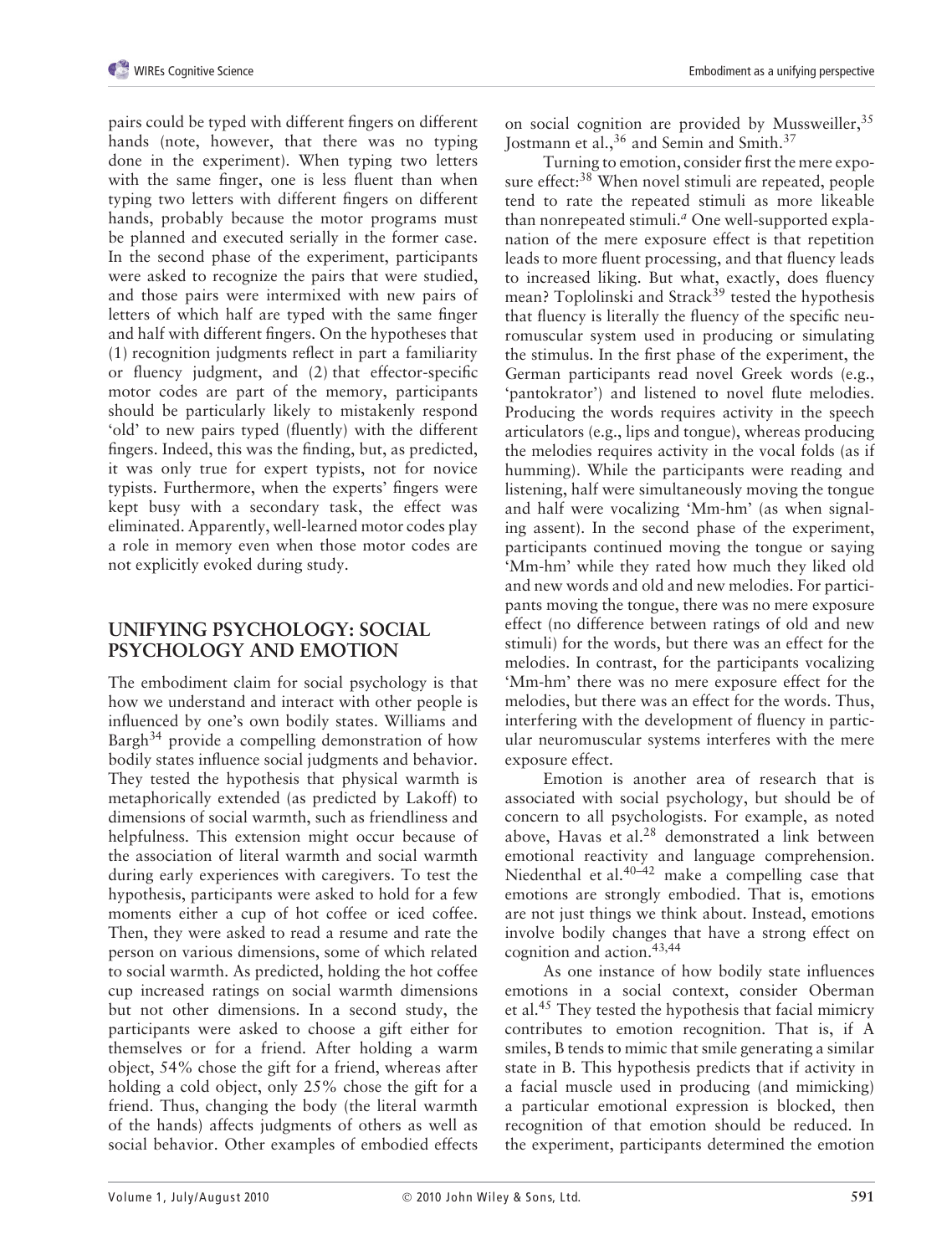being expressed in a picture of a face. In one condition, the participants were biting on a pen using only the teeth in order to block smiling (cf. Ref 28). As predicted, biting on the pen selectively reduced the recognition of happiness, but not fear, or sadness.

#### **UNIFYING PSYCHOLOGY: MOTOR RESONANCE, NEUROSCIENCE, NEUROPSYCHOLOGY, THEORY OF MIND, AND AUTISM**

Much of the work reviewed above is consistent with the discovery (and speculation about) mirror neurons (see Ref 46, and Ref 47 for a review). The defining feature of mirror neurons is that they are active both when an animal is engaged in a task and when the animal observes another engaged in the same or related task. With macaques, the evidence for mirror neurons is very strong. That is, using an electrode to record from a single mirror neuron reveals that the neuron is equally active when the animal is acting or observing another engaging in similar actions.

Mirror neurons may indicate how motor resonance can be used to recognize the actions, emotions, and intents of others. When A observes B acting, there is resonance in A's mirror neurons that are active when A takes the same action. Because A knows A's goal in taking that action, A can impute that goal to B. If this hypothesis is correct, then mirror neurons are likely to play an important role in greasing the wheels of social interaction and cooperation.

A human mirror neuron system (MNS) may play a similar role in social interaction, contributing to theory of mind and language processes, and mirror neuron functioning may contribute to the symptoms of autism spectrum disorder. However, research on potential human MNS is more inferential, given the relative scarcity of single cell recording (but see Ref 48). When using functional magnetic resonance imaging, an MNS is inferred when activity in a particular cortical area (as reflected in the BOLD signal) is similar during action recognition and action production, and when the cortical area is a likely homolog of an area in macaque cortex in which mirror neurons have been identified. Using this or a similar logic, it appears that the human MNS responds more to actions that the perceiver can perform than to actions the perceiver is familiar with through vision alone (e.g., see Ref 49); the MNS is more sensitive to social actions than similar nonsocial actions;<sup>50</sup> the MNS responds to both visually perceived actions and the linguistic description of actions;<sup>51</sup> the MNS plays a role in speech perception;<sup>52</sup> activity in the MNS is

positively correlated with empathy<sup>53</sup> and negatively correlated with autistic behaviors.<sup>54</sup>

Neuropsychological data have also played a role in investigating the function of MNS. For example, Pazzaglia et al.<sup>55</sup> demonstrated that patients with lesions that produce buccofacial apraxia have difficulty in recognizing the meaning of mouthproduced sounds, but not hand-produced sounds, whereas just the opposite is found for patients with lesions that produce limb apraxia. Fazio et al.<sup>56</sup> demonstrated that patients with aphasia due to lesions in Broca's area (an area previously associated with speech production) had difficulty reordering pictures taken from a movie of hierarchical human actions (e.g., opening a door), but not pictures taken from movies of equally complex physical events (e.g., a bicycle falling over). That is, lesions in Broca's area, the human homolog of macaque area F5 where mirror neurons were first identified, affect action recognition even when there is no verbal content in the task.

On the basis of data such as these, Gallese et al.<sup>57</sup> suggest that mirror neurons provide a unifying base for social cognition. That is, mirror neurons associated with action provide a mechanism for mimicking others (e.g, the Chameleon effect of Chartrand & Bargh<sup>58</sup>) that leads to the understanding of the other's action goals. Similarly, there is evidence that the insula and perhaps other neural structures associated with emotional reactivity use mirror mechanisms. As Gallese et al.<sup>57</sup> summarize, 'Social cognition is not only *thinking* about the contents of someone else's mind*...*Our brains, and those of other primates, appear to have developed a basic functional mechanism, a mirror mechanism, which gives us an experiential insight into other minds. This mechanism could provide the first unifying perspective of the neural basis of social cognition' (page 401, emphasis in the original).

#### **UNIFYING PSYCHOLOGY: PSYCHOPATHOLOGY AND CLINICAL PSYCHOLOGY**

The embodiment claim for clinical psychology is that characteristics of the body can be used to understand clinical symptoms. For example, Lindeman and Abramson<sup>12</sup> propose a theory of motor incapacity in depression by combining the notions of simulation with Lakoff's<sup>8</sup> analysis of conceptual metaphors. They begin by asking how hopelessness associated with depression leads to slow motor movements and lethargy. The proposed answer has three components. The first is that hopelessness is conceptualized (by the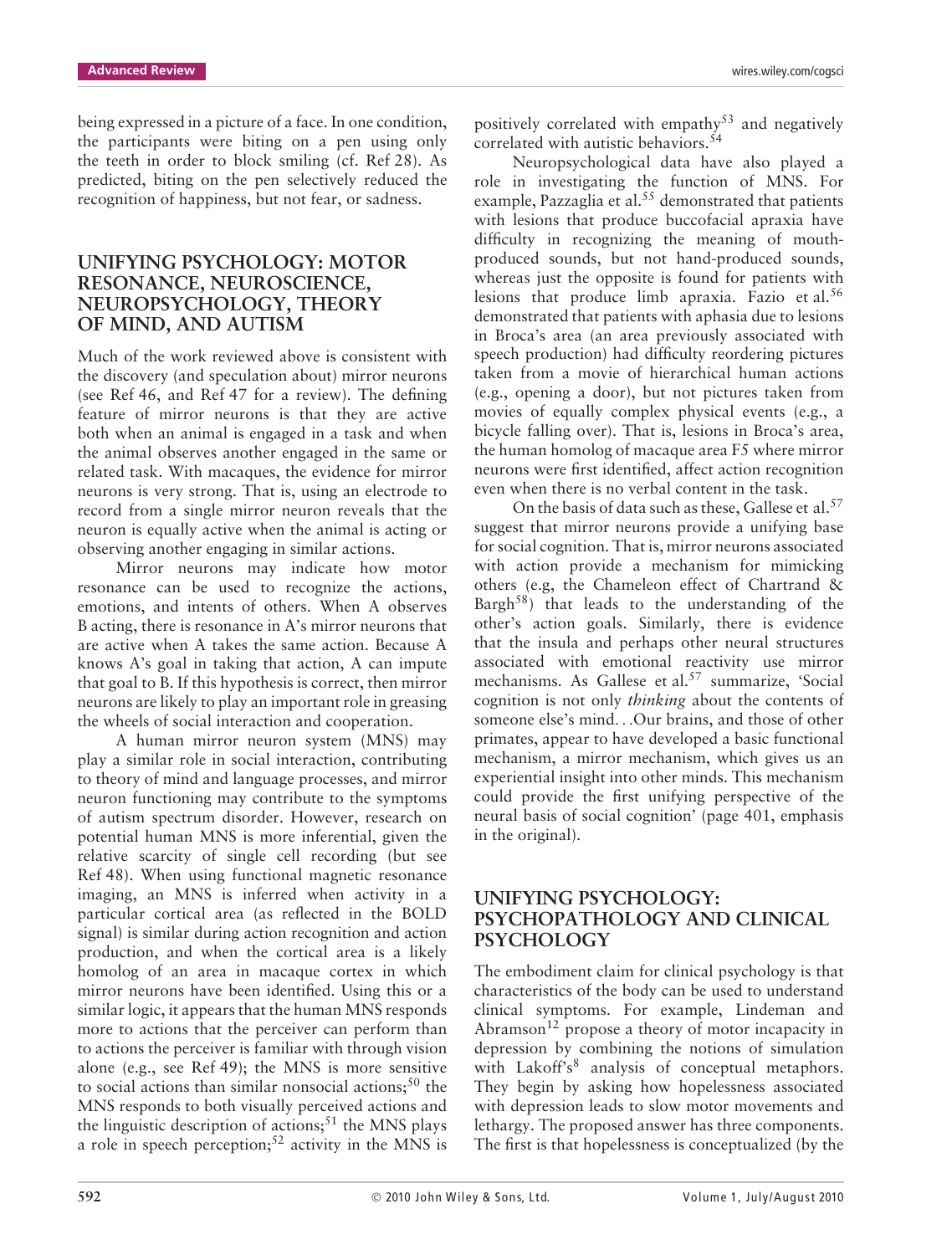person feeling hopeless) as a type of motor incapacity. That is, one's understanding of hopelessness is based on (i.e., metaphorically related to in Lakoff's terminology) the understanding of physical incapacity: Just as one cannot affect the world when physically incapacitated, one cannot affect the world when hopeless. Second, when feeling hopeless, one simulates the sensorimotor experience of physical incapacity. That is, much as understanding a sentence such as 'Anna delegated the responsibilities to you' requires a simulation of physical giving,  $17$  when feeling hopeless, one simulates physical incapacity. Third, this simulation produces the physiological changes that underlie low energy and psychomotor retardation typical of hopelessness depression. What gives this analysis force is the impressive amount of data that Lindeman and Abramson bring to bear, and their demonstrations of how the theory can account for extant data and make other testable predictions.

## **UNIFYING PSYCHOLOGY: APPLIED EDUCATIONAL PSYCHOLOGY**

The embodiment claim for education is that the abstract symbols used in formal education—words and syntax in reading, numbers and operators in math—need to be grounded in bodily experience. A more thorough review of this approach to education can be found in Ref 59 and the relation between educational games and embodiment can be found in Refs  $60-63$ . Lillard<sup>64</sup> reviews the relation between embodiment and methods used in Montessori schools. Here I will review just some of the research addressing embodiment and the teaching of reading comprehension.

Why do some children hate to read when they love other uses of language such as talking, watching movies, and being read to? There are several answers derived from cognitive theory that almost certainly have some truth in them: some children may need extensive practice in reading to develop fluency, and some children may simply not have the cognitive capacity (e.g., working memory capacity) to enjoy reading. Another possibility, however, is based on the notion of grounding symbols in bodily experience. Consider that when an infant is first exposed to language, the words and their referents are frequently paired. For example, a mother might say, 'Here is your bottle', and literally give a bottle to the child. Or, when a father says, 'Wave bye-bye', the father performs waving gestures.

In contrast, when children are learning to read, they must (at least with an opaque orthography as in

English) spend considerable time in learning the arbitrary sounds of letters and how to blend those sounds. For most children, this is a difficult task, and even when a child succeeds in pronouncing a word (e,g., 'duh.....oh....g'), the pronunciation is often strained and unlike the fluid pronunciation in conversation. Furthermore, consider that in contrast to oral language learning, when the child succeeds in reading a word such as 'dog', there are no dogs in the environment, there is no barking, there is no petting. Even when reading in a picture book, reference to the pictures is haphazard at best. In other words, when a child is learning to read, the connection between the symbol (the written word) and the referent is often missing. For those children who do not pick up on the need to forge that connection, reading becomes a boring exercise in name-calling, much as an adult might find reading in an unknown foreign language to be boring. On this analysis, one way of enhancing reading comprehension is to enforce the connection between the symbols and their embodied meanings, and to teach children how to make that connection on their own.

We<sup>65,66</sup> have developed a reading comprehension intervention, *Moved by Reading*, that does just that. In the first phase, children read texts situated in a particular scenario, such as a farm. In addition to the text, in front of the child is a set of toys (e.g., a toy barn, corral, tractor, animals) that can be used to ground aspects of the text. In the physical manipulation condition, a child reads a sentence (e.g., 'The farmer drives the tractor to the barn') and then physically manipulates the toys to simulate the sentence. This activity forces the child to map the words (e.g., 'tractor') to objects, and to map syntactic relations (e.g., who did what to whom) to their actions: it is the farmer who drives the tractor, not vice versa. In a control condition, children read the same texts with the same toys, but instead of acting out the sentences they are asked to reread them. The basic finding is that physical manipulation greatly improves comprehension, often with an effect size (Cohen's *d*) of 1.0 or more. Furthermore, the effect is found for information from the simulated sentences themselves and for information from other parts of the text.

In the second phase of *Moved by Reading*, the toys are removed and children are taught to engage in imagined manipulation (IM). That is, they are asked to imagine manipulating the toys. We believe that this IM instruction is more easily understood than other imagery instructions used with children such as 'make pictures in your head.' Because children have physically manipulated the toys, the content of what should be imagined during IM is clear to the children.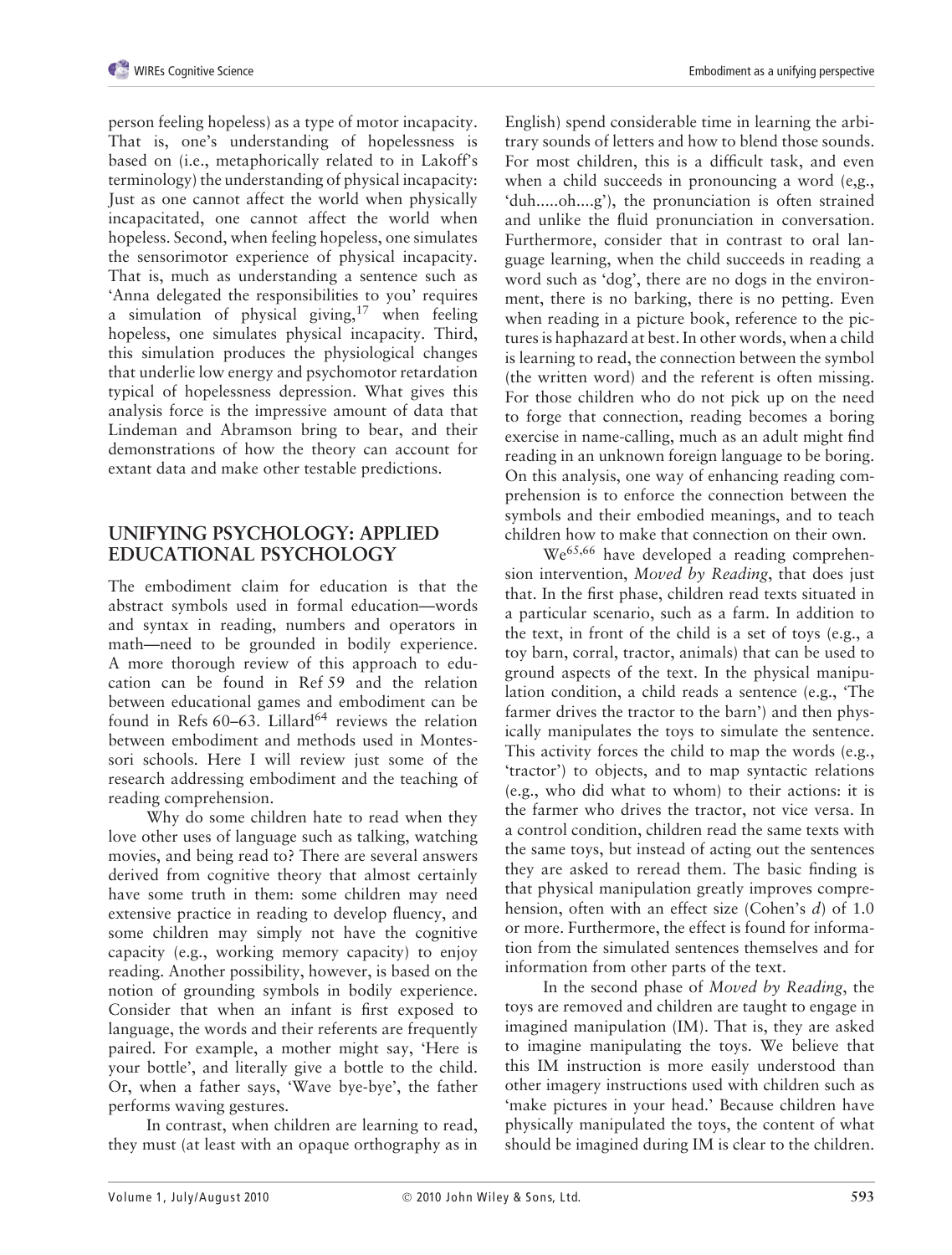Children in the first and second grades are able to use the IM instruction to achieve large (again, often with effect sizes of 1.0 or more) gains in comprehension when reading new stories from the same scenario. Children in the third and fourth grades are able to use IM both for stories from the original scenario and for stories from new scenarios.<sup>67</sup>

We believe that a similar analysis applies when adults are reading in novel domains (e.g., science). The adult must learn the meanings of new terms such as 'force.' Although a verbal definition could be memorized, learning the meaning in a way that is useful in further understanding requires grounding the term in bodily experiences, in this case, experiences of pushing and being pushed (cf. Ref 68).

#### **SUMMARY: PSYCHOLOGY AS THE SCIENCE OF BEHAVIOR**

Work on embodiment has a long way to go to unify psychology. Nonetheless, given that research on embodiment has begun only recently, and given that it has been adopted (to date) by only a small percentage of psychologists, progress has been swift. This rate of progress suggests that embodiment is on the right track.

Another reason to suspect that embodiment is on the right track is that it brings psychology back to its roots. Although students are asked to memorize the definition of psychology as the science of behavior, they are not given many ways to ground that definition. As noted by Baumeister et al.<sup>69</sup> much of psychology has become 'the science of self-reports and finger movements.' Embodiment works toward regrounding psychology in behavior. This is not to say that embodiment is a renamed behaviorism in which it is impermissible to study processes such as attention, memory, and so on. Instead, embodiment is a call to analyze those processes as arising from the recurrent, dynamic interactions of behavior, brain, bodily processes, and changes in the physical and social world. Thus, the promise of embodiment is twofold. By focusing on these interactions, behavior will be brought back into psychology. At the same time, this focus will provide psychologists with a unifying conceptual framework.

#### **NOTE**

*<sup>a</sup>* Why is the mere exposure effect considered to be a phenomenon in social psychology? There is little reason other than it was first report by Zajonc, a social psychologist. This sort of unproductive parceling of phenomena is what an embodied approach to psychology can avoid.

#### **ACKNOWLEDGEMENTS**

This article is an expanded version of a presentation as part of the Architecture of Cognition symposium presented at the meeting of the Association for Psychological Science in 2009. Work on this article was supported by the National Science Foundation under Grant No. BCS 0744105 to Arthur Glenberg. Any opinions, findings, and conclusions or recommendations expressed in this material are those of the author and do not necessarily reflect the views of the National Science Foundation.

#### **REFERENCES**

- 1. Mischel W. Becoming a cumulative science. *Assoc for Psychol Science Observer* 2009, 22.
- 2. Llinas R. *The i of the vortex*. Cambridge, MA: MIT Press; 2001.
- 3. Dreyfus HL. The current relevance of Merleau-Ponty's phenomenology of embodiment. *Electron J Anal Philos* 1996, 4.
- 4. de Vega M, Glenberg AM, Graesser AC. *Symbols, Embodiment and Meaning*. Oxford, UK: Oxford University Press; 2008.
- 5. Harnad S. The symbol grounding problem. *Physica D* 1990, 42:335–346.
- 6. Landauer TK, Dumais ST. A solution to Plato's problem: the Latent Semantic Analysis theory of acquisition, induction and representation of knowledge. *Psychol Rev* 1997, 104:211–240.
- 7. Newell A. Physical symbol systems. *Cogn Sci* 1980, 4:135–183.
- 8. Lakoff G. *Women, Fire, and Dangerous Things: What Categories Reveal about the Mind*. Chicago, IL: University of Chicago Press; 1987.
- 9. Gallese V, Lakoff G. The brain's concepts: the role of the sesnsory-motor system in conceptual knowledge. *Cogn Neuropsychol* 2005, 22:455–479.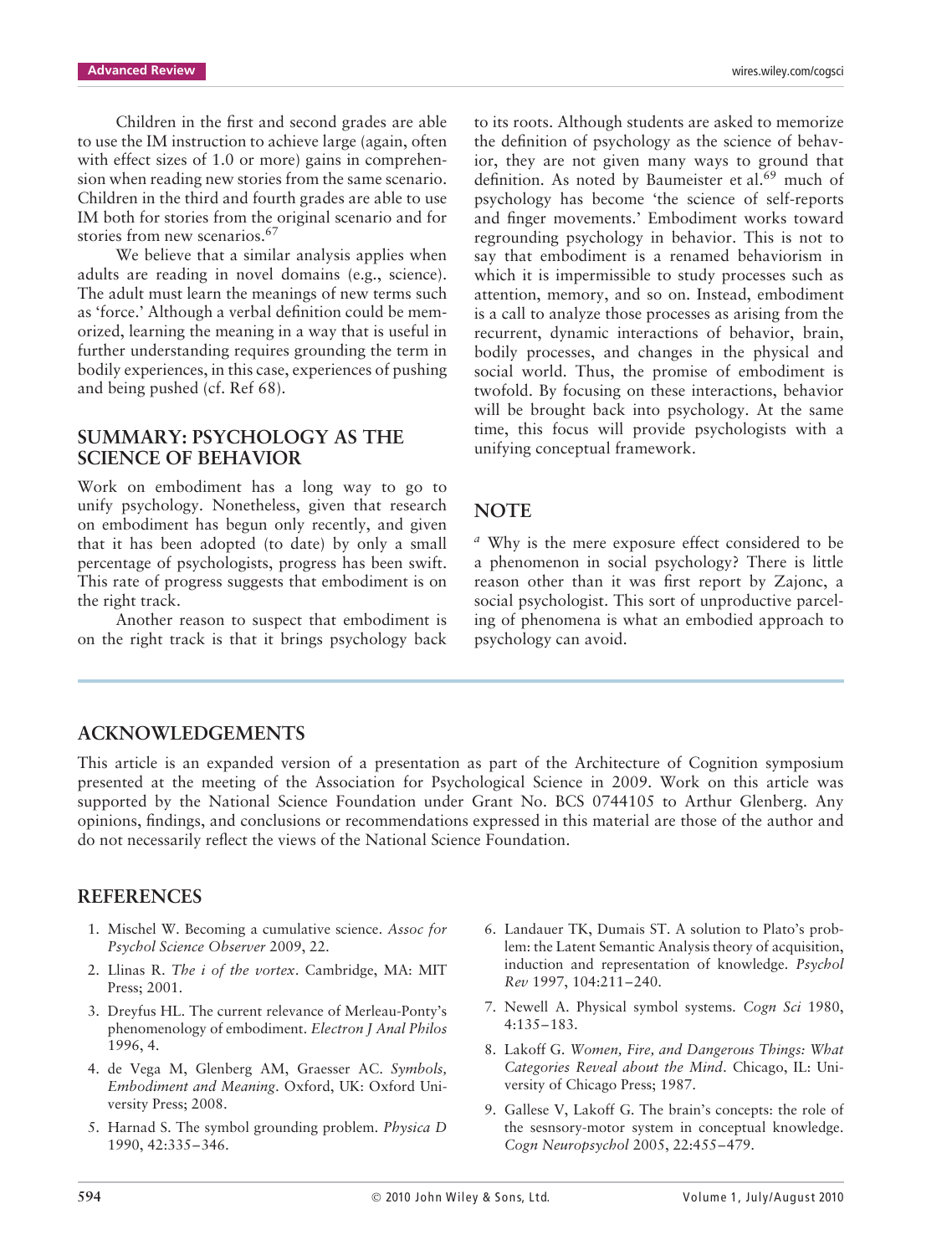- 10. Gibbs R. *Embodiment and Cognitive Science*. New York: Cambridge University Press; 2006.
- 11. Boroditsky L, Ramscar M. The roles of body and mind in abstract thought. *Psychol Sci* 2002, 13:185–188.
- 12. Lindeman L, Abramson L. The role of simulation of motor incapacity in depression. *J Cogn Psychotherapy* 2008, 22:228–249.
- 13. Barsalou LW. Perceptual symbol systems. *Behav Brain Sci* 1999, 22:577–660.
- 14. Pecher D, Zeelenberg R, Barsalou LW. Verifying different-modality properties for concepts produces switching costs. *Psychol Sci* 2003, 14:119–124.
- 15. Spence C, Nicholls MER, Driver J. The cost of expecting events in the wrong sensory modality. *Percept Psychophys* 2000, 63:330–336.
- 16. Glenberg AM, Kaschak MP. Grounding language in action. *Psychonomic Bull Rev* 2002, 9:558–565.
- 17. Glenberg AM, Sato M, Cattaneo L, Riggio L, Palumbo D, et al. Processing abstract language modulates motor system activity. *Q J Exp Psychol* 2008, 61:905–919.
- 18. Zwaan RA, Taylor LJ. Seeing, acting, understanding: motor resonance in language comprehension. *J Exp Psychol Gen* 2006, 135:1–11.
- 19. Hauk O, Johnsrude I, Pulvermüller F. Somatotopic representation of action words in human motor and premotor cortex. *Neuron* 2004, 41:301–307.
- 20. Sommerville JA, Woodward AL, Needham A. *Action Experience Alters 3-Moth-old Infants' Perception of Others' Actions*, 2005.
- 21. Campos JJ, Anderson DI, Barbu-Roth MA, Hubbard EM, Hertenstein MJ, et al. Travel broadens the mind. *Infancy* 2000, 1:149–219.
- 22. Smith LB. Action alters shape categories. *Cogn Sci* 2005, 29:665–679.
- 23. Glenberg AM. Language and action: creating sensible combinations of ideas. In: Gaskell G, ed. *The Oxford Handbook of Psycholinguistics*. Oxford, UK: Oxford University Press; 2007, 361–370.
- 24. Kaschak MP, Madden CJ, Therriault DJ, Yaxley RH, Aveyard M, et al. Perception of motion affects language processing. *Cognition* 2005, 94:B79–B89.
- 25. Meteyard L, Bahrami B, Vigliocco G. Motion detection and motion verbs: language affects low-level visual perception. *Psychol Sci* 2007, 18:1007–1013.
- 26. Meteyard L, Zokaei N, Bahrami B, Vigliocco G. Visual motion interferes with lexical decision on motion words. *Curr Biol* 2008, 18:R732–R733.
- 27. Chambers CG, Tanenhaus MK, Magnuson JS. Actions and affordances in syntactic ambiguity resolution. *J Exp Psychol Learn Mem Cogn* 2004, 30:687–696.
- 28. Havas DA, Glenberg AM, Rinck M. Emotion simulation during language comprehension. *Psychon Bull Rev* 2007, 14:436–441.
- 29. Glenberg AM, Webster BJ, Mouilso E, Lindeman LM. Gender, emotion, and the embodiment of language comprehension. *Emotion Rev* 2009, 1:151–161.
- 30. Strack F, Martin LL, Stepper S. Inhibiting and facilitating conditions of the human smile: a nonobtrusive test of the facial feedback hypothesis. *J Pers Soc Psychol* 1988, 54:768–777.
- 31. Pecher, et al. 2005.
- 32. Brunel L, Labeye E, Lesourd M, Versace R. The sensory nature of episodic memory: Sensory priming effects due to memory trace activation. *J. Exp Psychol Learn Mem Cogn* 2009, 35:1081–1088.
- 33. Yang S, Gallo D, Beilock SL. Embodied memory judgments: a case of motor fluency. *J Exp Psychol Learn Mem Cogn* 2009, 35:1359–1365.
- 34. Williams LE, Bargh JA. Experiencing physical warmth promotes interpersonal warmth. *Science* 2008, 322:606–607.
- 35. Mussweiler T. Doing is for thinking! Stereotype activation by stereotypic movements. *Psychol Sci* 2006, 17:17–21.
- 36. Jostmann NB, Lakens D, Schubert TW. Weight as an embodiment of importance. *Psychol Sci* 2009, 20:1169–1174.
- 37. Semin GR, Smith RE. *Embodied Grounding: Social, Cognitive, Affective, and Neuroscientific Approaches*. New York: Cambridge University Press; 2008.
- 38. Zajonc RB. Attitudinal effects of mere exposure. *J Pers Soc Psychol* 1968, 9:1–27.
- 39. Topolinski S, Strack F. Motormouth: mere exposure depends on stimulus-specific motor simulations. *J Exp Psychol Learn Mem Cogn* 2009, 35:423–433.
- 40. Niedenthal PM. Embodying emotion. *Science* 2007, 316:1002–1005.
- 41. Niedenthal PM, Barsalou LW, Winkielman P, Krauth-Gruber S, Ric F. Embodiment in attitudes, social perception, and emotion. *Pers Soc Psychol Rev* 2005, 9:184–211.
- 42. Niedenthal PM, Winkielman P, Mondillon L, Vermeulen N. Embodied emotion concepts. *J Pers Soc Psychol* 2009, 96:1120–1136.
- 43. Frijda N. Emotions and action. In: Manstead ASR, Frijda N, Fischer A, eds. *Feelings and Emotions: The Amsterdam Symposium*. Cambridge: Cambridge University Press; 2005.
- 44. Bradley MM, Codispoti M, Cuthbert BN, Lang PJ. Emotion and motivation I: defensive and appetitive reactions in picture processing. *Emotion* 2001, 1:276–298.
- 45. Oberman L, Winkielman P, Ramachandran VS. Face to face: blocking facial mimicry can selectively impair recognition of emotional expressions. *Socia Neurosci* 2007, 2:167–178.